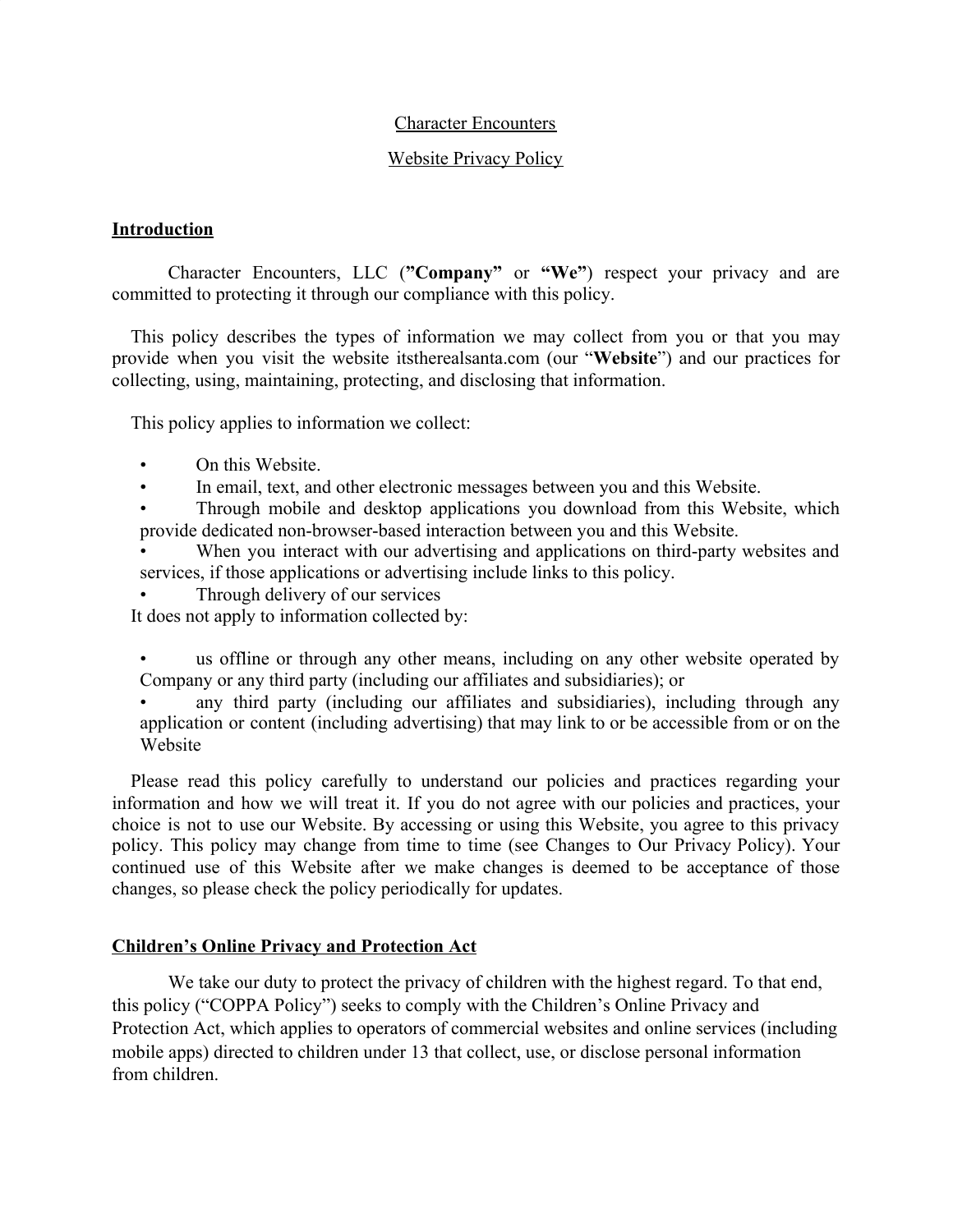### *What Information We Collect About the Child*

- Age
- City and State (but never zip code street, house, or apartment number)
- Number of Siblings
- Terms used for grandparents
- Gifts requested for Christmas

### *Who Collects the Information About the Child*

Character Encounters, LLC d/b/a It's The Real Santa operates the Site and Services and will collect children's personal information as described in this COPPA Policy and our Privacy Policy. We can be contacted at:

3200 Steck Ave., Suite #250 Austin, Texas, 78757 [support@characterencounters.com](mailto:support@characterencounters.com) (512) 580-3432

### *Information We Collect Directly.*

From children under 13, we utilize the date of birth to verify the child's age but do not store the age. We only store whether or not they are under 13. If a child is under 13, we collect the child's first name, and last initial. We do not ask children for their full last name. Parents may ask us to stop collecting personal information from their child by emailing us at support@characterencounters.com however, in such cases the child will not be able to use the services again. If a parent directs us to stop collecting and using a child's personal information, we must disable his or her use of our services to ensure that no information is collected.

### *How We Use Children's Information*

We use personal information collected from children for the following purposes:

- To provide our Services; and
- To respond to customer service and technical support issues and requests.

*Unique Identifiers.* We only collect and use unique identifiers, such as IP addresses, as necessary to operate our Site or Services, including to maintain or analyze their functioning; perform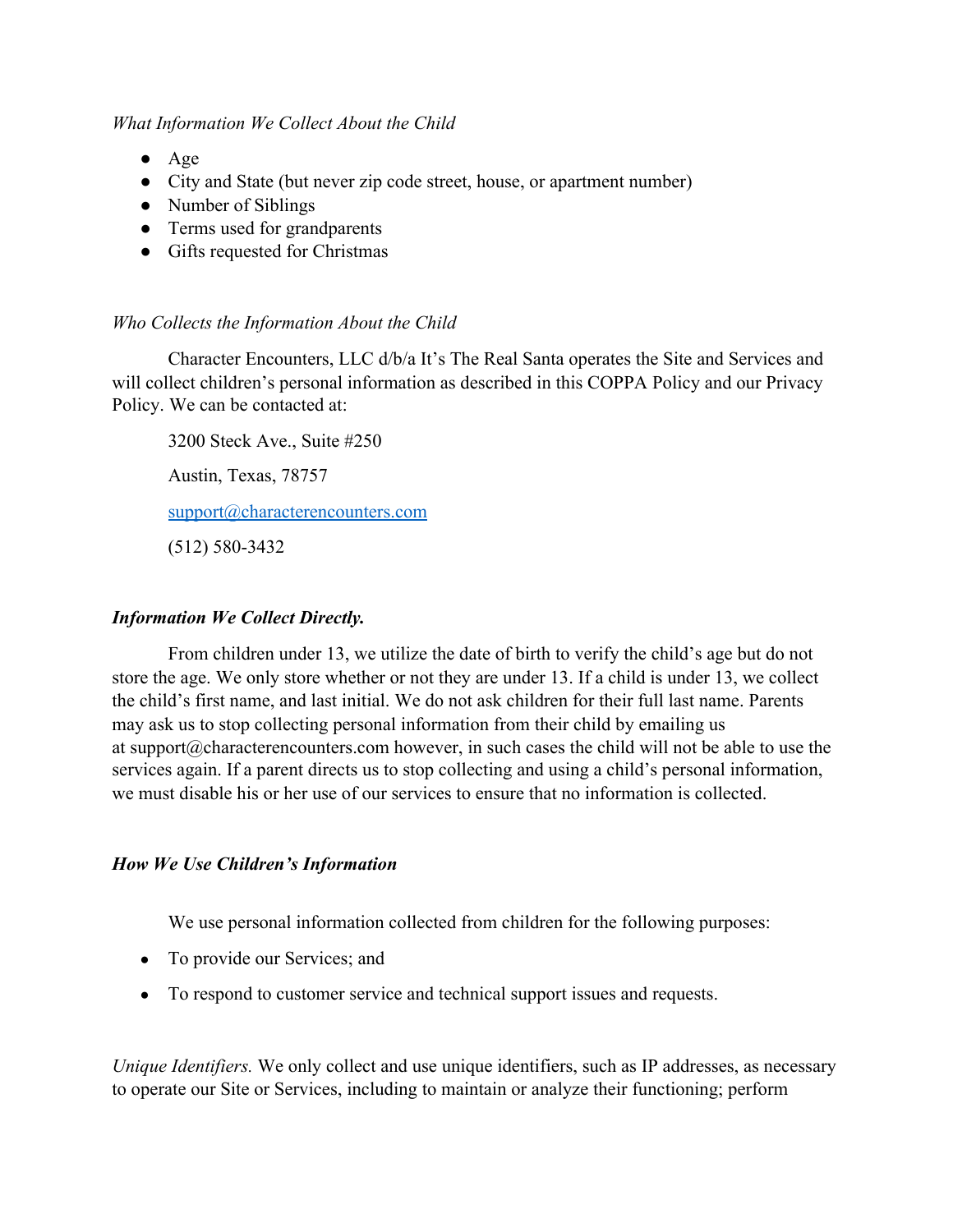network communications; authenticate users or personalize content; and protect the security or integrity of users and our Site and Services. We never use unique identifiers to track users across third-party apps or websites.

*Aggregate or De-identified Information.* We may use aggregate or de-identified information about children for research, analysis, and similar purposes. When we do so, we strip out names, e-mail, contact information, and other personal identifiers. We may use aggregate or de-identified information for the following purposes:

- To better understand how users access and use our Site and Services:
- To improve our Site and Services and respond to user desires and preferences; and
- To conduct research or analysis, including research and analysis by third parties.

# *How We Share Children's Information*

We do not sell children's personal information, and a child may not make his or her personal information public through our services. In general, we may disclose the personal information that we collect about children to provide our Services, to comply with the law, and to protect Character Encounters, LLC and other users of our Services. For example, we may share children's personal information as follows:

- *Service Providers*. We may disclose the information we collect from children to third-party vendors, service providers, contractors, or agents who perform functions on our behalf.
- *Business Transfers*. If we are acquired by or merged with another company, if substantially all of our assets are transferred to another company, or as part of a bankruptcy proceeding, we may transfer the personal information we have collected from our users to the other company.
- *In Response to Legal Process*. We also may disclose the personal information we collect in order to comply with the law, a judicial proceeding, court order, subpoena, or other legal process.
- *To Protect Us and Others*. We also may disclose the personal information we collect where we believe it is necessary to investigate, prevent, or take action regarding illegal activities, suspected fraud, situations involving potential threats to the safety of any person, violations of our Terms of Service, Privacy Policy, or this COPPA Policy, or as evidence in litigation in which Character Encounters, LLC is involved.
- *With Parents.* Parents may request information about the information we have collected from their child by contacting us at suppot@characterencounters.com
- *Aggregate and De-Identified Information*. We may also use and share aggregate or de-identified information about users with third parties for marketing, research, or similar purposes.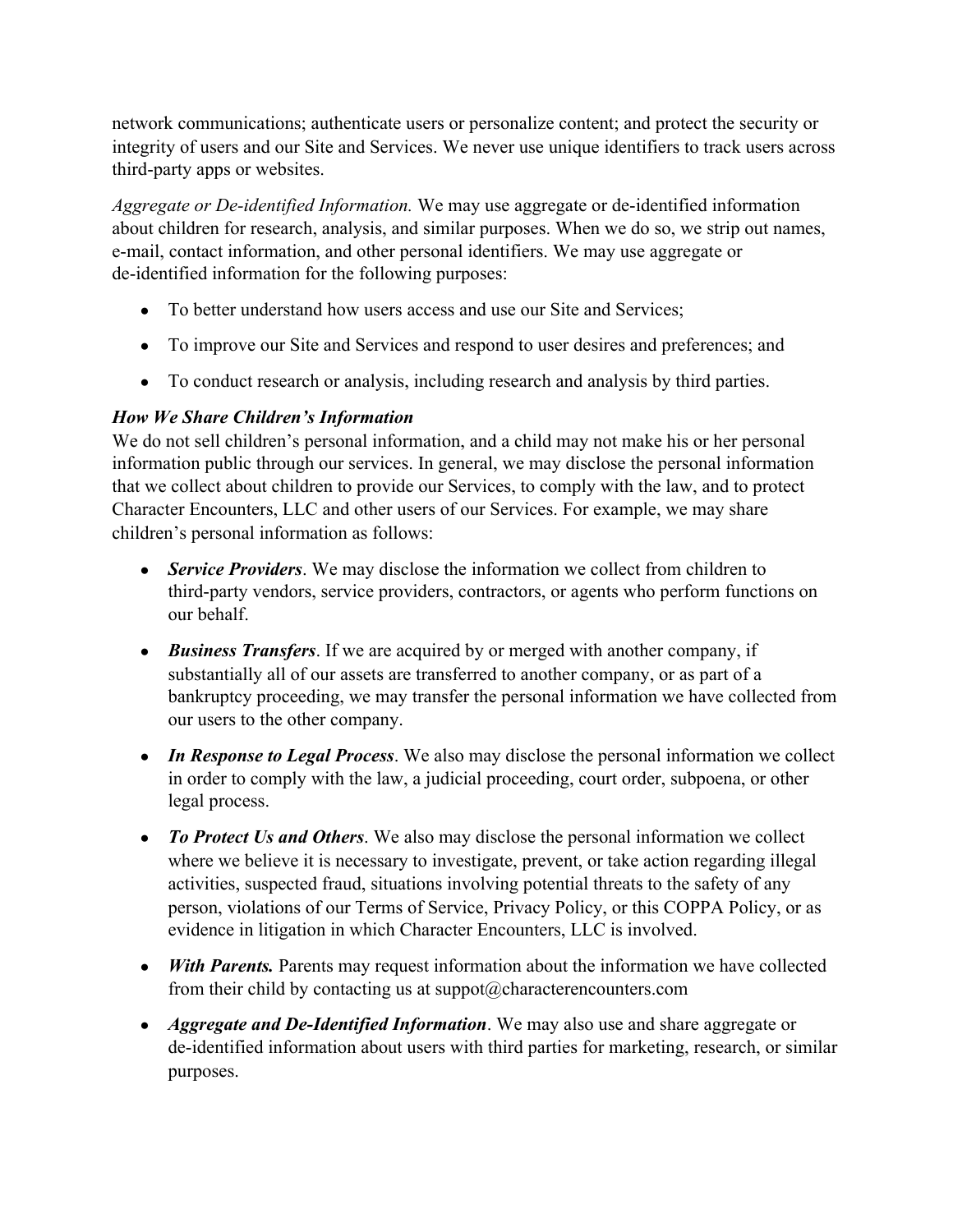# *Your Rights to Review, Delete, and Control Our Use of Children's Personal Information*

Parents have a right to review the information we have collected about their children and to delete it, and to tell us to stop using it. To exercise these rights, you may contact us at support@characterencounters.com. You will be required to authenticate yourself as the child's parent to receive information about that child. Please note that copies of information may remain in cached or archived form on our systems after you request us to delete it.

# *Changes to This COPPA Policy*

This COPPA Policy is current as of the Effective Date set forth above. We may change this COPPA Policy from time to time, so please be sure to check back periodically. We will post any changes to this COPPA Policy on our Site, at itstherealsanta.com. If we make any changes to this COPPA Policy that materially affect our practices with regard to the personal information we have previously collected from a child, we will endeavor to provide you with notice in advance of such change by highlighting the change on our Site

# **Information We Collect About You and How We Collect It**

We collect several types of information from and about users of our Website, including information:

• by which you may be personally identified, such as name, postal address, e-mail address, telephone number, or any other identifier by which you may be contacted online or offline ("**personal information**");

• that is about you but individually does not identify you, such as location region; and/or

about your internet connection, the equipment you use to access our Website and usage details.

We collect this information:

Directly from you when you provide it to us.

• Automatically as you navigate through the site. Information collected automatically may include usage details, IP addresses, and information collected through cookies, web beacons, and other tracking technologies.

From third parties, for example, our business partners.

# **Information You Provide to Us**.

The information we collect on or through our Website may include:

Information that you provide by filling in forms on our Website. This includes information provided at the time of requesting services, registering to use our Website, subscribing to our service, posting material, or requesting further services. We may also ask you for information when you enter a promotion sponsored by us, and when you report a problem with our Website.

• Records and copies of your correspondence (including email addresses), if you contact us.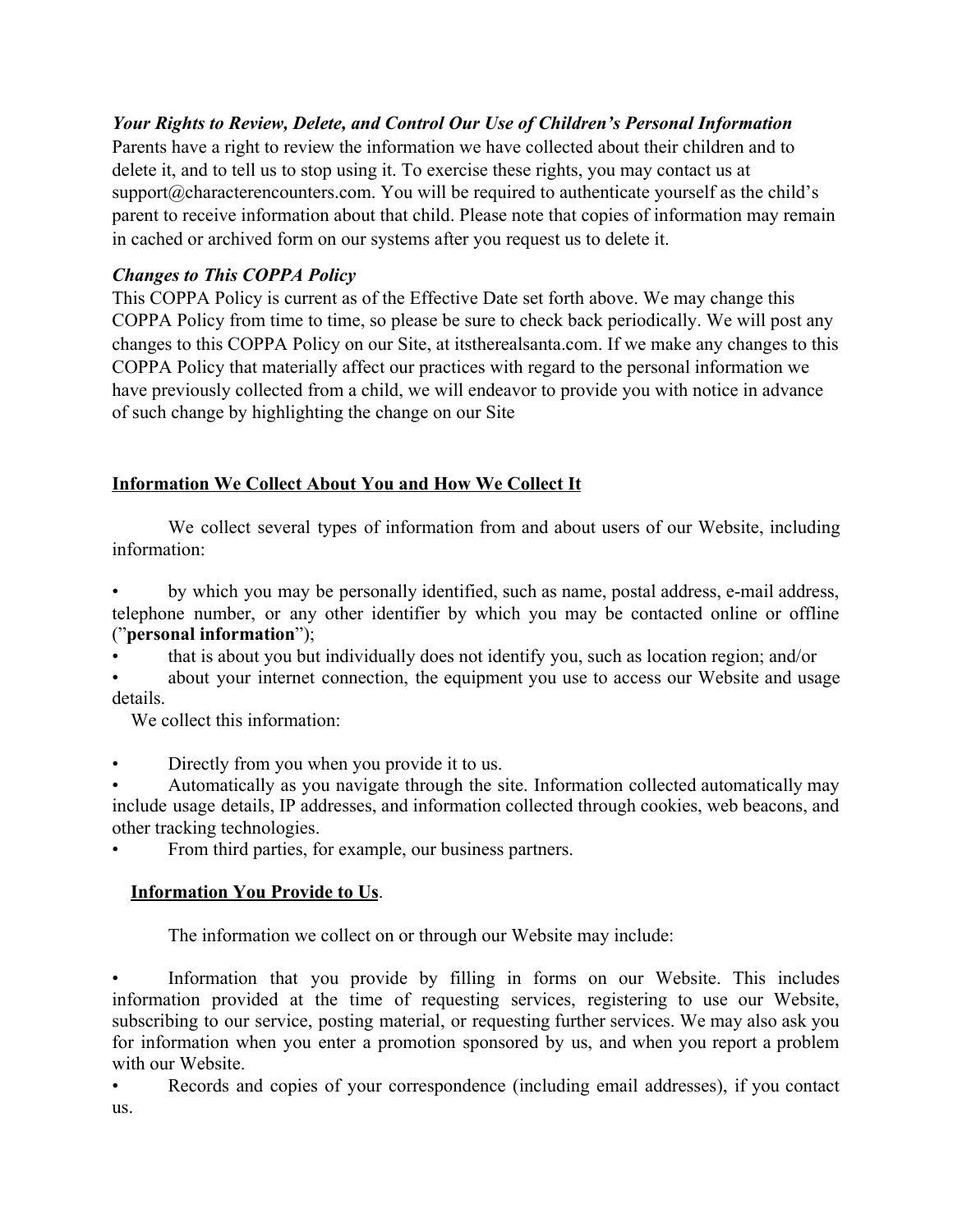• Your responses to surveys that we might ask you to complete for research purposes.

• Details of transactions you carry out through our Website and of the fulfillment of your orders. You may be required to provide financial information before placing an order through our Website.

### **Information We Collect Through Automatic Data Collection Technologies**.

As you navigate through and interact with our Website, we may use automatic data collection technologies to collect certain information about your equipment, browsing actions, and patterns, including:

• Details of your visits to our Website, including traffic data, location data, logs, and other communication data and the resources that you access and use on the Website.

Information about your computer and internet connection, including your IP address, operating system, and browser type.

 The information we collect automatically is statistical data and may include personal information, or we may maintain it or associate it with personal information we collect in other ways or receive from third parties. It helps us to improve our Website and to deliver a better and more personalized service, including by enabling us to:

- Estimate our audience size and usage patterns.
- Store information about your preferences, allowing us to customize our Website according to your individual interests.
- Recognize you when you return to our Website.

The technologies we use for this automatic data collection may include:

- **Cookies (or browser cookies).** A cookie is a small file placed on the hard drive of your computer. You may refuse to accept browser cookies by activating the appropriate setting on your browser. However, if you select this setting you may be unable to access certain parts of our Website. Unless you have adjusted your browser setting so that it will refuse cookies, our system will issue cookies when you direct your browser to our Website.
- **Flash Cookies.** Certain features of our Website may use local stored objects (or Flash cookies) to collect and store information about your preferences and navigation to, from, and on our Website. Flash cookies are not managed by the same browser settings as are used for browser cookies.
- **Web Beacons.** Pages of our the Website and our e-mails may contain small electronic files known as web beacons (also referred to as clear gifs, pixel tags, and single-pixel gifs) that permit the Company, for example, to count users who have visited those pages or opened an email and for other related website statistics (for example, recording the popularity of certain website content and verifying system and server integrity).

### **How We Use Your Information**

We use information that we collect about you or that you provide to us, including any personal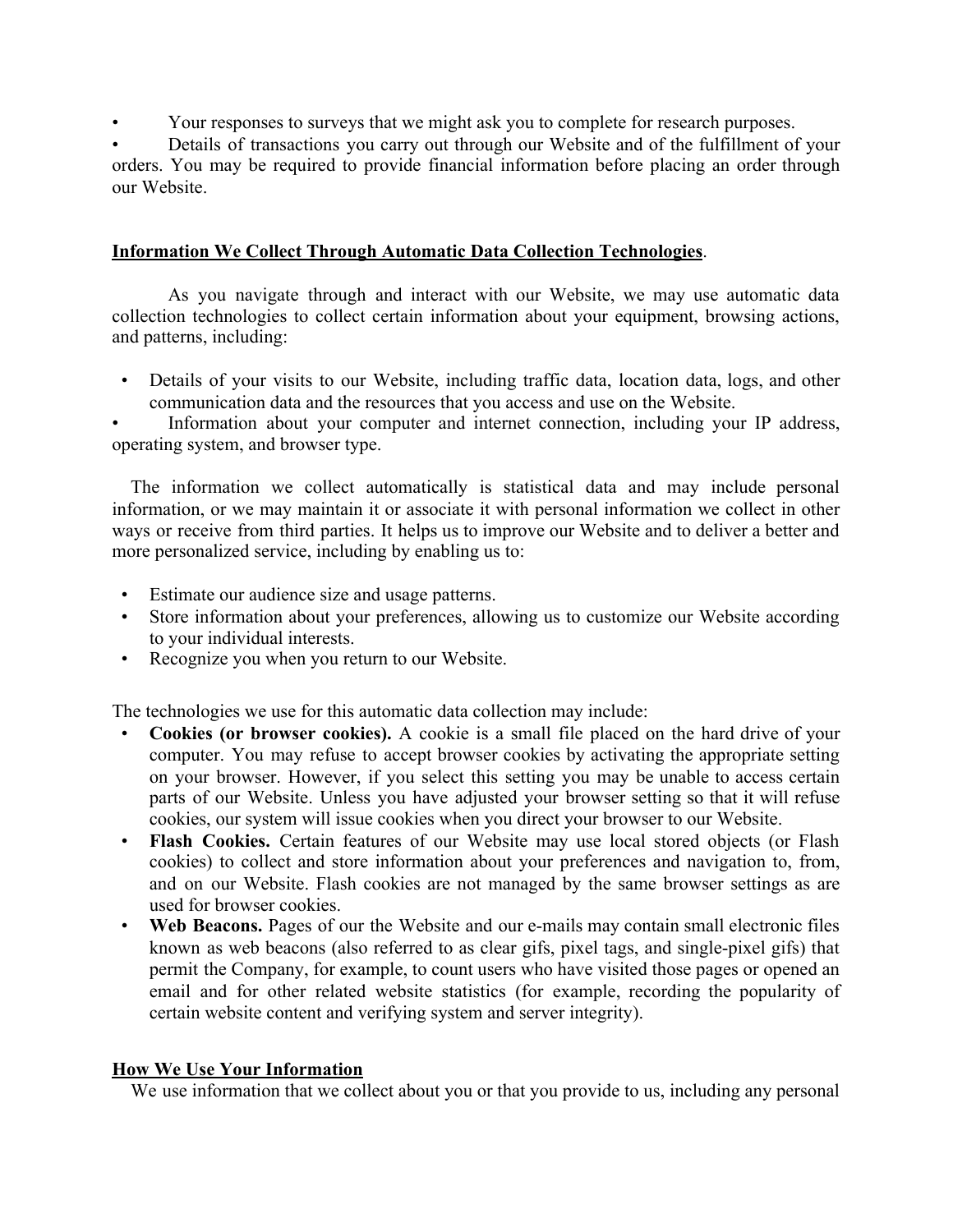### information:

- To present our Website and its contents to you.
- To provide you with information, products, or services that you request from us.
- To fulfill any other purpose for which you provide it.

• To provide you with notices about your account, including expiration and renewal notices.

• To carry out our obligations and enforce our rights arising from any contracts entered into between you and us, including for billing and collection.

• To notify you about changes to our Website or any products or services we offer or provide though it.

- To allow you to participate in interactive features on our Website.
- To deliver our services
- In any other way we may describe when you provide the information.
- For any other purpose with your consent.

 We may also use your information to contact you about our own and third-parties' goods and services that may be of interest to you. If you do not want us to use your information in this way, please check the relevant box located on the form on which we collect your data (the order form).

 We may use the information we have collected from you to enable us to display advertisements to our advertisers' target audiences. Even though we do not disclose your personal information for these purposes without your consent, if you click on or otherwise interact with an advertisement, the advertiser may assume that you meet its target criteria.

### **Disclosure of Your Information**

 We may disclose aggregated information about our users, and information that does not identify any individual, without restriction.

 We may disclose personal information that we collect or you provide as described in this privacy policy:

• To our subsidiaries and affiliates.

• To contractors, service providers, and other third parties we use to support our business and who are bound by contractual obligations to keep personal information confidential and use it only for the purposes for which we disclose it to them.

• To a buyer or other successor in the event of a merger, divestiture, restructuring, reorganization, dissolution, or other sale or transfer of some or all of Character Encounters, LLC's assets, whether as a going concern or as part of bankruptcy, liquidation, or similar proceeding, in which personal information held by Character Encounters, LLC about our Website users is among the assets transferred.

• To third parties to market their products or services to you if you have consented to these disclosures. We contractually require these third parties to keep personal information confidential and use it only for the purposes for which we disclose it to them.

• To fulfill the purpose for which you provide it. For example, if you give us an email address to use the "Message From Santa" service offered through of our Website, we will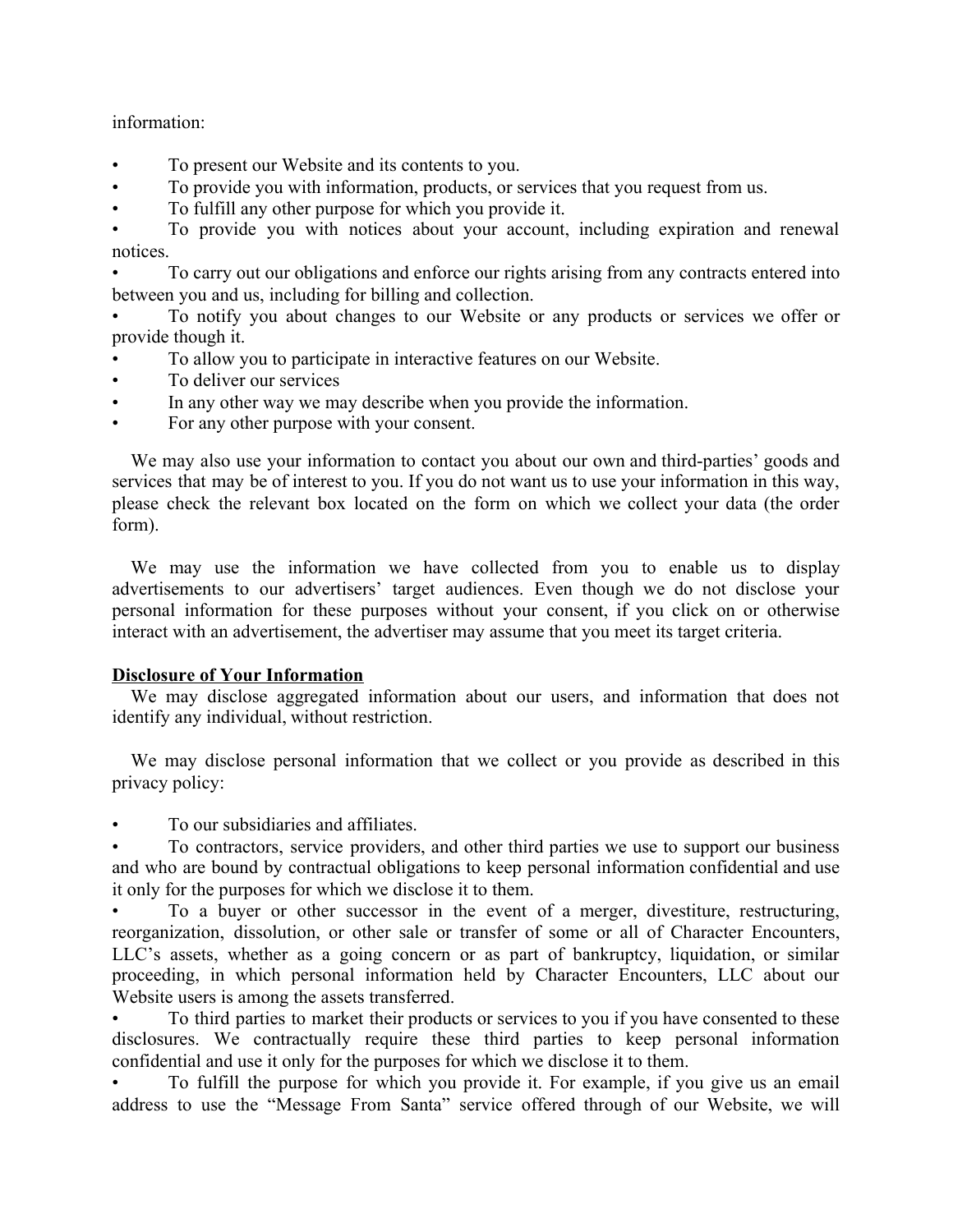transmit the contents of that email and your email address to the recipients.

- For any other purpose disclosed by us when you provide the information.
- With your consent.

We may also disclose your personal information:

• To comply with any court order, law, or legal process, including to respond to any government or regulatory request.

• To enforce or apply our terms of use or terms of sale and other agreements, including for billing and collection purposes.

If we believe disclosure is necessary or appropriate to protect the rights, property, or safety of Character Encounters, LLC, our customers, or others. This includes exchanging information with other companies and organizations for the purposes of fraud protection and credit risk reduction.

### **Choices About How We Use and Disclose Your Information**

We strive to provide you with choices regarding the personal information you provide to us. We have created mechanisms to provide you with the following control over your information:

• **Tracking Technologies and Advertising.** You can set your browser to refuse all or some browser cookies, or to alert you when cookies are being sent. To learn how you can manage your Flash cookie settings, visit the Flash player settings page on Adobe's [website](http://www.macromedia.com/support/documentation/en/flashplayer/help/settings_manager07.html). If you disable or refuse cookies, please note that some parts of this site may then be inaccessible or not function properly.

• **Disclosure of Your Information for Third-Party Advertising.** If you do not want us to share your personal information with unaffiliated or non-agent third parties for promotional purposes, you can also always opt-out by sending us an email stating your request to support@characterencounters.com.

• **Promotional Offers from the Company.** If you do not wish to have your email address used by the Company to promote our own or third parties' products or services, you can opt-out by checking the relevant box located on the form on which we collect your data (the order form) or at any other time by sending us an email stating your request to support@characterencounters.com. If we have sent you a promotional email, you may send us a return email asking to be omitted from future email distributions. This opt out does not apply to information provided to the Company as a result of a product purchase, warranty registration, product service experience or other transactions.

We do not control third parties' collection or use of your information to serve interest-based advertising. However these third parties may provide you with ways to choose not to have your information collected or used in this way. You can opt out of receiving targeted ads from members of the Network Advertising Initiative ("**NAI**") on the NAI's website.

# **Europe**

*General Data Protection Regulation Privacy Statement* ("GDPR Statement")

This GDPR Statement applies to persons in the European Economic Area ("EEA"), including those based in the United Kingdom. This GDPR Statement supplements Character Encounters.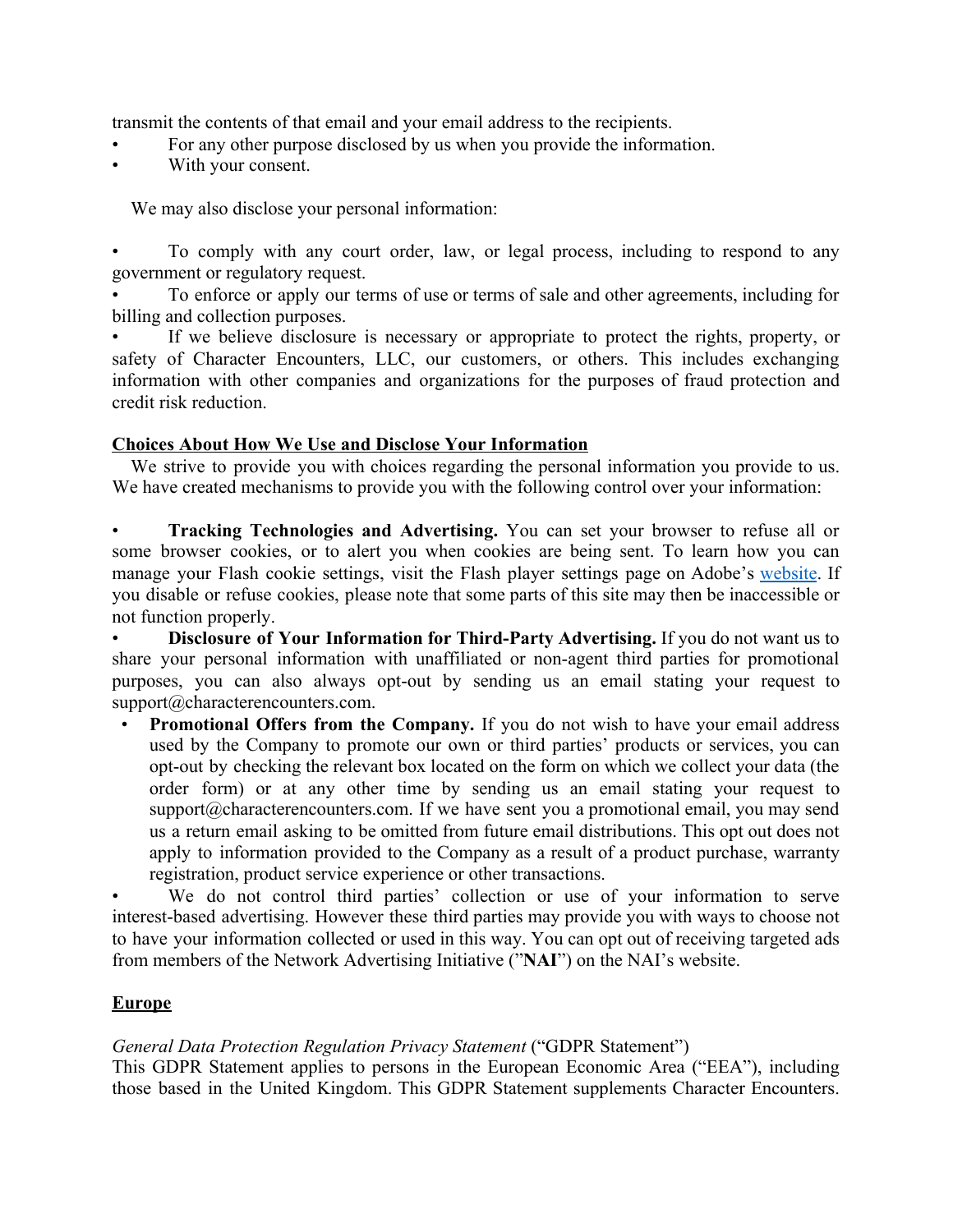LLC's Statement; however, where the Statement conflicts with the GDPR Statement, the GDPR Statement will prevail as to persons in the EEA.

#### *Controller of Personal Information*

Character Encounters, LLC is the data controller of personal information we collect, however, in accordance with applicable data privacy law, we have appointed a representative within the European Union.

#### *Your rights under GDPR*

You have certain rights regarding your personal data under the GDPR.

#### *Information Uses*

We will only use your personal data when the law allows us to.

#### *Notice to European Users*

THIS SITE AND THE SERVICES ON THIS SITE ARE TARGETED FOR USERS IN THE UNITED STATES OF AMERICA. ANY INFORMATION YOU ENTER ON THIS SITE MAY BE TRANSFERRED OUTSIDE OF THE EUROPEAN UNION TO THE UNITED STATES OF AMERICA WHICH DOES NOT OFFER AN EQUIVALENT LEVEL OF PROTECTION TO THAT REQUIRED IN THE EUROPEAN UNION. IN PARTICULAR, YOU ARE ADVISED THAT THE UNITED STATES OF AMERICA USES A SECTORAL MODEL OF PRIVACY PROTECTION THAT RELIES ON A MIX OF LEGISLATION, GOVERNMENTAL REGULATION, AND SELF-REGULATION. ARTICLE 26 OF THE EUROPEAN UNION'S DATA PROTECTION DIRECTIVE (DIRECTIVE 95/46/EC, 1995 O.J. (L 281) 31) ALLOWS FOR TRANSFER OF PERSONAL DATA FROM THE EUROPEAN UNION TO A THIRD COUNTRY IF THE INDIVIDUAL HAS UNAMBIGUOUSLY GIVEN HIS CONSENT TO THE TRANSFER OF PERSONAL INFORMATION, REGARDLESS OF THE THIRD COUNTRY'S LEVEL OF PROTECTION. BY USING THIS SITE OR THE SERVICES, YOU CONSENT TO THE TRANSFER OF ALL SUCH INFORMATION TO THE UNITED STATES OF AMERICA WHICH MAY NOT OFFER AN EQUIVALENT LEVEL OF PROTECTION TO THAT REQUIRED IN THE EUROPEAN UNION AND TO THE PROCESSING OF THAT INFORMATION BY THE COMPANY ON ITS SERVERS LOCATED IN THE UNITED STATES OF AMERICA AS DESCRIBED IN THIS PRIVACY POLICY.

### **The State of California**

*California Consumer Privacy Act Privacy Statement ("CCPA Statement")*

This CCPA Statement is provided pursuant to the California Consumer Privacy Act ("CCPA") and applies to California residents and supplements Character Encounters, LLC's overall Statement with additional disclosures and rights.

### *Your rights under CCPA*

As of January 1, 2020, California law permits residents of California to request certain details about how their personal information is shared with third parties or affiliated companies for direct marketing purposes.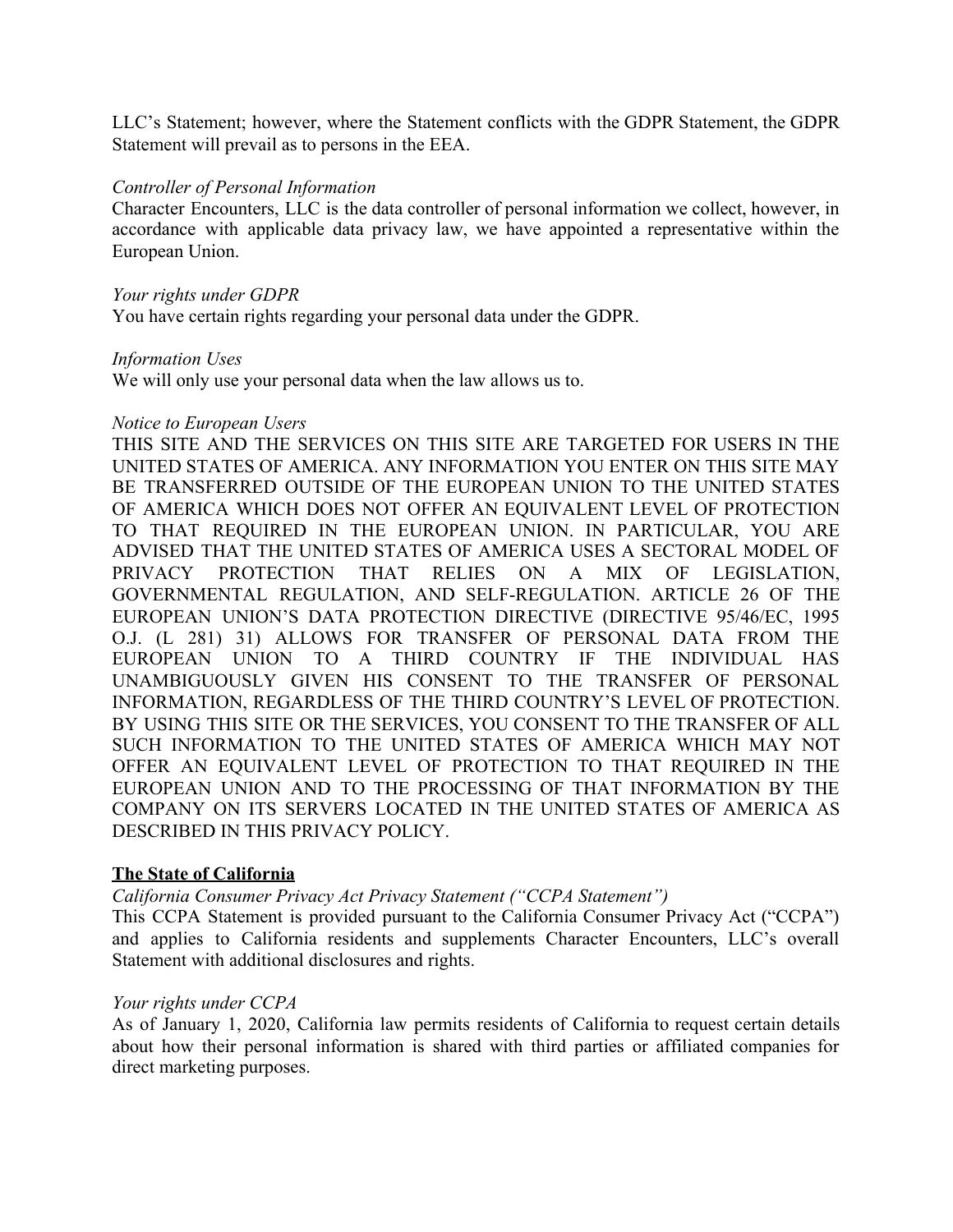### *Disclosures*

For purposes of compliance with the CCPA, in addition to the further details as described in the CPPA Statement, above, we make the following disclosures:

### *Information We Collect About You and How We Collect It*

We collect several types of information from and about users of our Website, including information:

- By which you may be personally identified, such as name, postal address, e-mail address, telephone number or any other identifier by which you may be contacted online or offline ("personal information");
- That is about you but individually does not identify you; and/or
- About your internet connection, the equipment you use to access our Website, and usage details.

We collect this information:

- Directly from you when you provide it to us.
- Automatically as you navigate through the site. Information collected automatically may include usage details, IP addresses, and information collected through cookies, and other tracking technologies.
- From third parties, for example, our business partners

### **Data Security**

We have implemented measures designed to secure your personal information from accidental loss and from unauthorized access, use, alteration, and disclosure.

 The safety and security of your information also depends on you. Where we have given you (or where you have chosen) a password for access to certain parts of our Website, you are responsible for keeping this password confidential. We ask you not to share your password with anyone.

 Unfortunately, the transmission of information via the internet is not completely secure. Although we do our best to protect your personal information, we cannot guarantee the security of your personal information transmitted to our Website. Any transmission of personal information is at your own risk. We are not responsible for circumvention of any privacy settings or security measures contained on the Website.

#### **Changes to Our Privacy Policy**

It is our policy to post any changes we make to our privacy policy on this page with a notice that the privacy policy has been updated on the Website home page. If we make material changes to how we treat our users' personal information, we will notify you through a notice on the Website home page. The date the privacy policy was last revised is identified at the top of the page. You are responsible for periodically visiting our Website and this privacy policy to check for any changes.